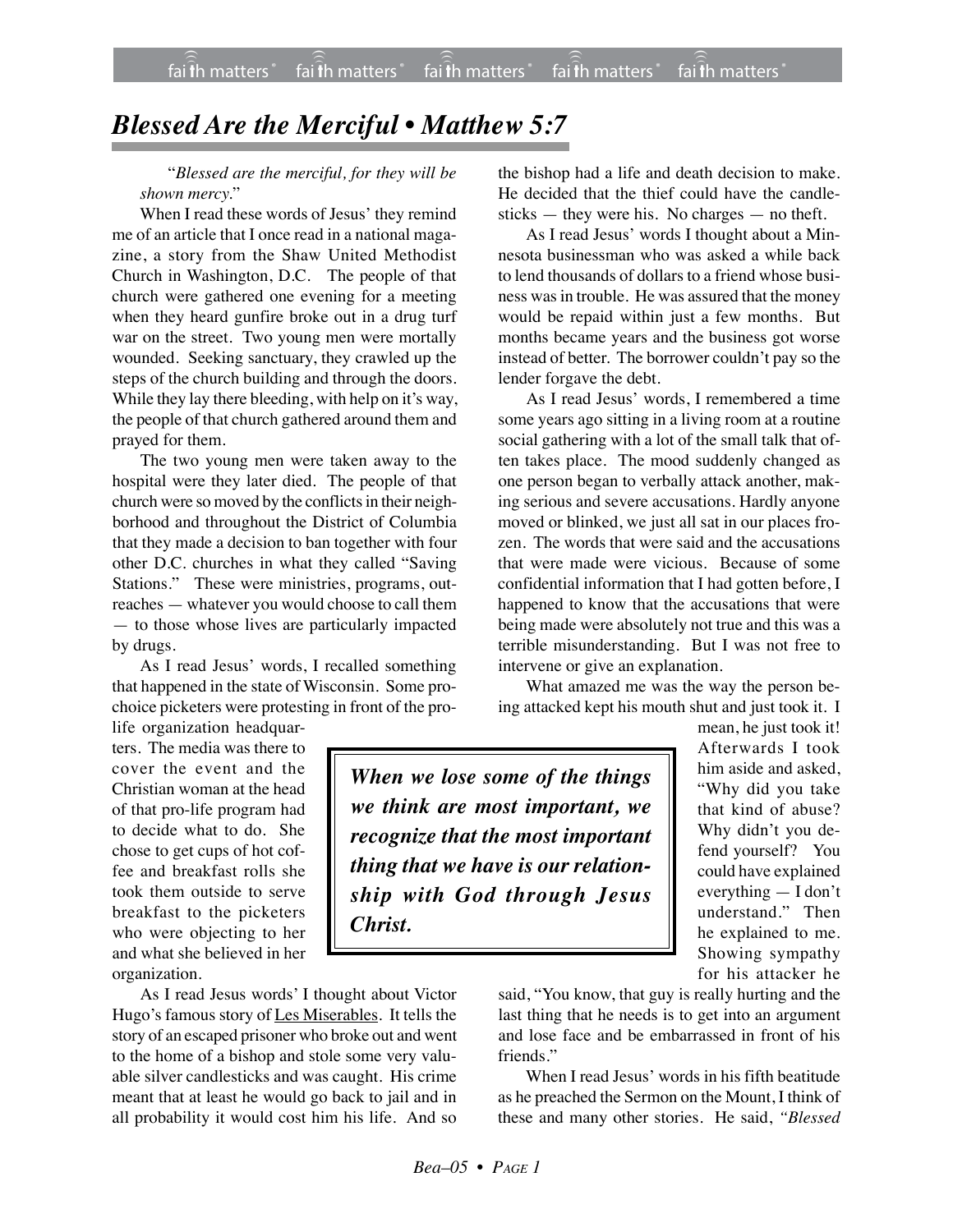*are the merciful, for they will be shown mercy."* Contrary to what some people may think when they read these words, the Bible is not here in any way composing a formula for winning the mercy of God. It's not saying that if I'm merciful to you and to everybody else, God will be impressed and be merciful to me or I'll get my sins taken care of, buy a ticket to heaven and everything will be okay. That is not what Christianity teaches at all.

Mercy is the distinguishing characteristic of Christianity in comparison to all the other religions of the world. For while all the religions of the world share a recognition of our alienation to God and a desire to get back to him and with him, Christianity is unique in saying that we can't get there on our own. It is not based on something great or good that we do or some mercy that we show. The only way that we can ever get right with God is for God to take the initiative and be merciful to us.

It is well explained by St. Peter in I Peter 1:3-9. If you understand these words, you'll understand the core of what the Christian religion is all about.

*Praise be to the God and Father of our Lord Jesus Christ! In his great mercy he has given us new birth into a living hope through the resurrection of Jesus Christ from the dead, and into an inheritance that can never perish, spoil or fade — kept in heaven for you, who through faith are shielded by God's power until the coming of the salvation that is ready to be revealed in the last time. In this you greatly rejoice, though now for a little while you may have had to suffer grief in all kinds of trials. These have come so that your faith — of greater worth than gold, which perishes even though refined by fire — may be proved genuine and may result in praise, glory and honor when Jesus Christ is revealed. Though you have not seen him, you love him; and even though you do not see him now, you believe in him and are filled with an inexpressible and glorious joy, for you are receiving the goal of your faith, the salvation of your souls.*

Now let me rephrase that. As sinners we're dead to God — as dead as if we are in a coffin. And dead people can't do things for themselves. God has chosen to bring us from death back to life again with a new birth. That takes extraordinary power. It happens by the power of the resurrection of Jesus Christ which is the only power that can make dead people alive! God in his mercy applies that to anybody who chooses to take it, to become a Christian. Then we become alive to God forever. And that's not all; we also get an inheritance that God has set aside for us in heaven that is utterly fantastic. It is too good and too much for us to imagine or begin to describe.

But in the meantime before we get to heaven, the Bible explains, it can get tough. There can be grief. There can be suffering. The fact is, Christians do suffer. We lose our jobs. We have divorces. We have pain. We have broken friendships and relationships. We have our share of problems. Sometimes people resent this not realizing the positive purpose of these problems. The Bible explains that it is the endurance of problems that proves to us and to anyone else who wants to check us out that we are Christians. Problems and sufferings show who is a Christian and who is not. Not only that, but the difficulties also help us to sort out our priorities in life. When we lose some of the things we think are most important, we recognize that the most important thing that we have is our relationship with God through Jesus Christ.

Like you, many times I see people who hurt and I hurt with them. It's always hard. Many times I've been amazed though to see what the fires of adversity do. They tend to show what's made of gold and what is not. I have discovered through my observation of people's lives and what they tell me, that the things that they thought were such a big deal – money, job or a house or something else — that when those things are lost, they realize for the first time just how precious is their relationship with God. And that discovery is, in fact, a proof that that person is a Christian. By contrast, those who are not Christians — who get the same blows, who have the same difficulties and problems — may shake a fist at God and blame him for allowing the car to crash or the boat to sink or the garage to burn.

You see a Christian is someone who realizes that he or she was lost in sin and dead to God until God was merciful and rescued that person. It's the man or the woman who admits that he or she deserves nothing but punishment. A Christian is someone who is surprised by God's mercy! A Christian is someone who realizes that salvation from sin and eternal life with God is worth more than a marriage,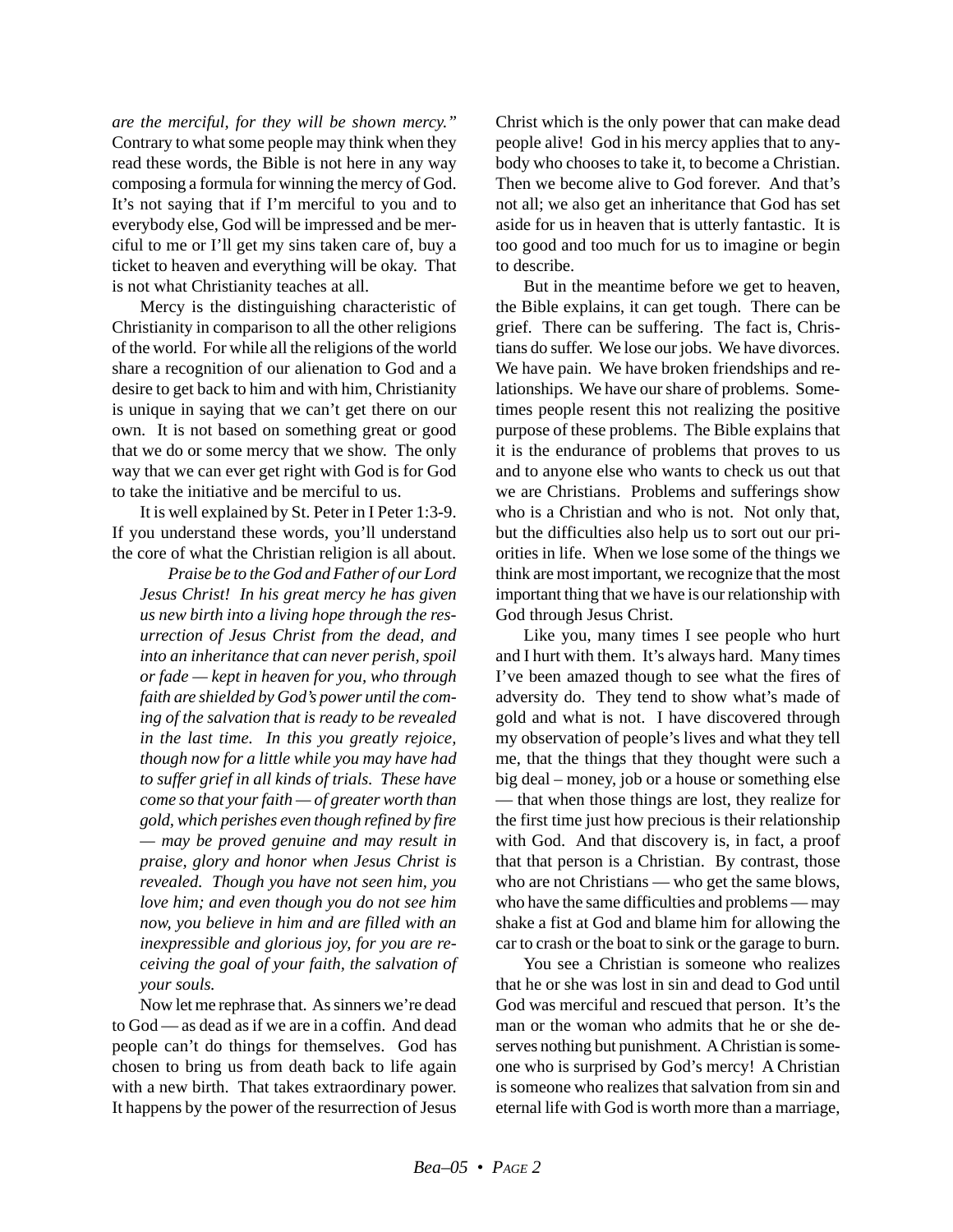a child, a job or even life itself. God's mercy to us is everything!

Let me make a personal comparison. The first time that my wife Charleen ever told me that she loved me was when we were in high school and started going together. We were fifteen years old and she wrote me a note on a on a church registration card. (Even though I want to go on record that I don't approve of people writing notes during church services on registration cards, I consider this to be a valid exception!) I remember exactly where we were sitting — it was in the balcony. There's something about adolescence that draws you to a balcony. She wrote, "I love you" on the card. I could have floated down from my place in the balcony that day! Since then, through the years of dating, engagement and our many years of marriage I suppose she's written those words a hundred thousand times. Yet I never tire of her "I love you" and I never cease to be amazed — because she knows me a whole lot better now than she did when I was fifteen!

But let me tell you something far more amazing, and that is that God loves me and that God is merciful to me. Because he knows me far better than she will ever know me. He knows my heart and my intentions. I can stand here on Sunday morning all dressed up and make a good impression on the congregation, but God knows what I'm really like. He knows my secrets, my thoughts. He knows the sinfulness of my heart and my intentions. He knows the stuff of which I'm made yet he loves me and he's merciful to me and gave his Jesus to die for me. I will never cease to be amazed.

And if you're a Christian then I assume you

know exactly what I'm talking about. For you, too, have received the mercy of God and you, too, are amazed at that mercy.

Mercy is an interesting word. It's used frequently in the Bible and most often to

describe God. It is sometimes translated as "kindness" and it especially applies to those who don't deserve it or are particularly pathetic. What God asks us to do since we've received mercy is to show mercy to other people. He says it repeatedly. For example, in the little Old Testament book of Micah, Micah 6:8, God summarizes all his expectations of humans: *"And what does the Lord require of you? To act justly and to love mercy and to walk humbly with your God."*

Matthew 9:13 records Jesus' priority: *"Go and learn what this means: 'I desire mercy, not sacrifice.'"* Sometimes it would be easier for us to sacrifice something and thereby placate God but he says, "I prefer mercy." In other words, the God who has been overwhelming kind and loving and merciful to us expects us to be kind and loving and merciful to others.

That's not always easy. Sometimes when we look at other people it's tough to be merciful toward them. It is only when we recognize God's kindness to us that we probably have any kind of a chance of exercising that kindness toward other people.

You don't have to listen or look very far or long in order to find how much unkindness there is in the world in which we live. People love to put other people down. We have a whole catalogue of jokes that make fun of people, belittle them and disparage them because of some handicap, the color of their skin, the language they speak or because they don't share our political convictions. Meanness oozes out of the human heart. That's because humans are sinners and I think that we expect that in the lives of people who are not Christians. But it is a shattering thing to see and to hear meanness rather than mercy coming from Christians.

I hate it when I witness the lack of mercy in me. I'm ashamed when I treat other people less than with the mercy with which God has treated me. It's an awful thing when I speak to other people

unkindly and unmercifully. I hate it in myself and I know that God hates it in me and in you. I'll tell you as straight as I can say it. There is no place for unkind-

ness among Christians. It is never right to put other people down. It is never right to treat someone else unkindly or disparagingly or unsympathetically. Yet it is a frequent happening. So how do we change that?

There are two ways to grow in the practice of

*…mercy sees sin very well but chooses to be kind and loving anyway, to be just like God.*